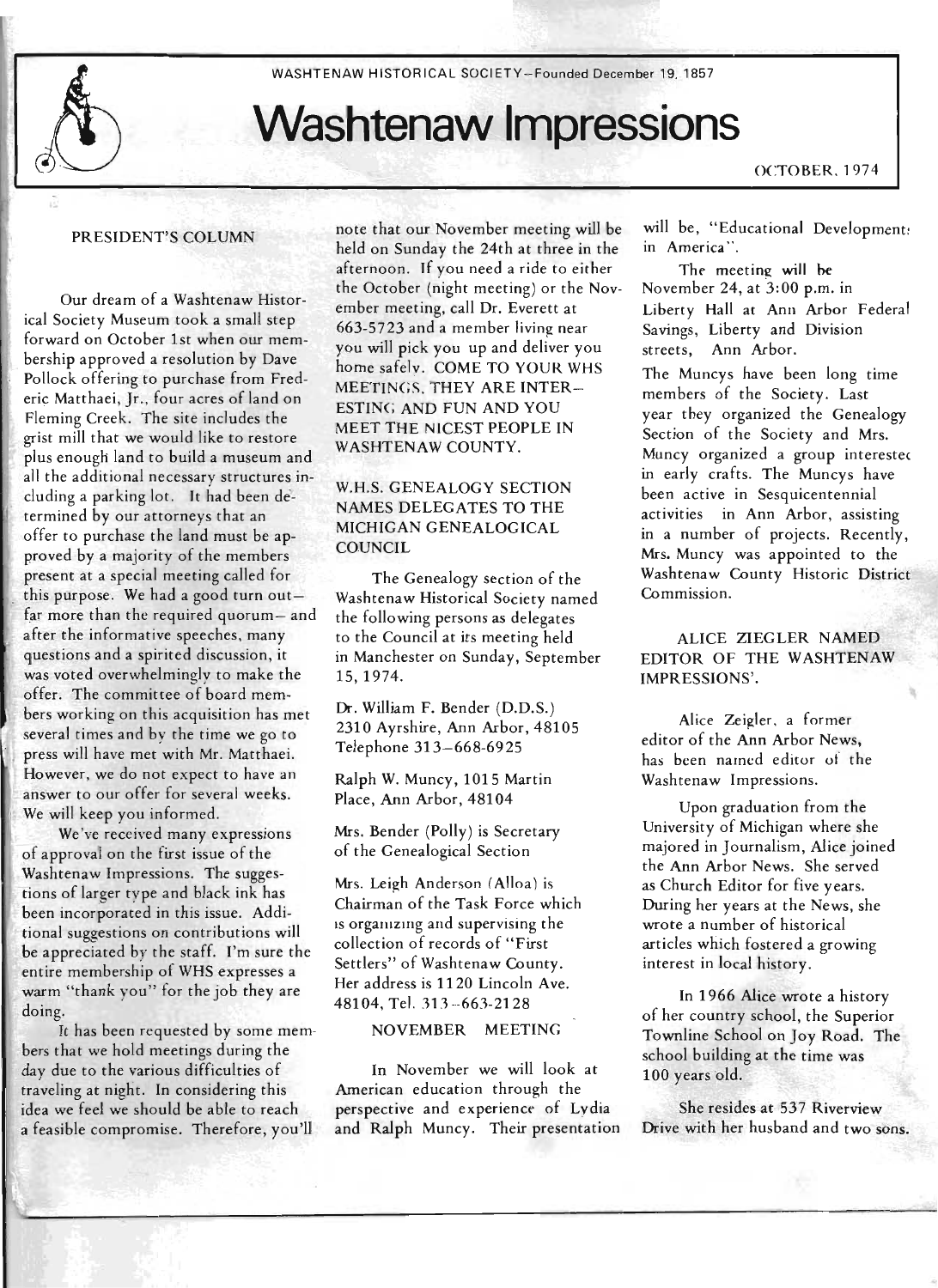# **PRACTICE OF MEDICINE IN THE REVOLUTIONARY WAR**

#### INTRODUCTION

Through what strange means did I become exposed to such a subject? To begin with, a far-off stimulus, my paternal grandmother, related the tales of her grandfather, William Henry Louthan VI. He stood in the second line and witnessed the surrender of Lord Cornwallis' Army to George Washington at Yorktown in 1781.

My maternal great-great grandmother was Dr. Harriet John, the first "she-doctor" in the State of Ohio. She was born about the time the Treaty of Paris was being signed in 1783, closing the Revolutionary War. Her mother was an herbal grannie, who dispensed her herbal extracts with an incantation. Therefore, we can classify her as a witch.

These four personalities started me going on my journey. Dr. John was brought into the world too soon. No woman could enter a Medical School in her day. Women's Lib. failed her. Therefore, she studied via the apprenticeship route.

#### TIME- BELT FOR REVOLUTION

Before we can nail ourselves down to this subject, we must jiggle the centuries for a count-down. I once heard a Professor of History state that we must go back to find the seeds of our Revolution in Runnymede, June 19, 1215, when King John signed the Magna Charta. That was a bit before Chris Columbus became nervous and sailed West. Our professor was disputed by a further expert, who claimed that our Revolutionary Period began in England, during the "Glorious Revolution" of 1688, when William and Mary crossed the Channel and became Co-rulers of England, kicking James II off the throne.

The Prologue of our Revolution thus contained King William's War, Queen Anne's War, King George's War, the French and Indian War. The latter was ended by the first Treaty of Paris in 1763, only 10 years before the Boston Tea Party, which apparently instigated our private war with England. The Epilogue was described by the War of 1812, which finally terminated with Andy Jackson's Battle of New Orleans, early in 1815.

Thus our Revolutionary Period could have lasted 127 years. If we boil it down from the Boston Tea Party to the second Treaty of Paris, we come up with a limited decade.

#### MEDICAL REVOLUTION

Some two years ago I addressed this group on the subject, "Revolutions in Medicine". Tonight we must offend several dozen heroes, and merely bow to Father Hippocrates in Greece, fifth Century B.C., in the "Golden Age of Medicine". A nod to Clarissimus Galen, second Century A.D., Roman physician, will suffice. He wrote so vehemently, talked so loud and recommended himself so highly, that medicine was stilted for some thirteen Centuries.

We now find a new fatherhood in the Renaissance. Will it be Phillipus Marcus Aurelius Theophrastus Bombastus Paracelsus von Hohenheim (1493-1541)? He has many critics, but at least he gave Galen an historical kick in the pants.

Let me present Andreas Vesalius (1514-1563). After five years of anatomical research at Padua, he gave to the world the most beautiful and immaculate text-book plates of the human body. With a little revving up here and there, they could be shoved before the modern Freshman medical

### **By C. Howard Ross M.D.**

student, nominating studious success.

Then comes Ambroise Pare (1510-1590), the French battle surgeon, Old "Blood and Guts", who frowned upon the battle technique of pouring boiling oil into open wounds. He also stopped the process of controlling arterial bleeding by applying hot pitch to the wound. He invented the arterial forceps and secured the tip with a ligature. His old Professor, Dr. Etienne Gourmelen, took Pare to task for thest two innovations. The battle surgeon replied, "While I was struggling on the field of battle, you were chattering in your chair. "

We call Pare the father of our Revolutionary battle surgery.

# And now, for physiology:

We must hie to England and meet Dr. William Harvey (1578-1657), who gave us the true circle of the blood. Before Harvey's time, many neo-experts almost, but not quite, completed the blood cycle Harvey dreamed up the capillary bed, to connect the small arteries to the small veins. He had never seen a capillary. His public lecture in 1616 antedated Galileo's microscope by eight years. Galileo's telescope revealed the first three moons of Jupiter in 1610.

Harvey wrote out and publish his theory in 1628, the year of baby Malphigi's birth. The babe grew up to become the greatest microscopist of his day and viewed the capillary exchange in the living tissue of the frog's lung a few years after Harvey's death. That - to me is the most romantic episode in medical history.

While we are engaged in the subject of microscopes, let me leap across the Channel to the Low Countries. The year is now 1715.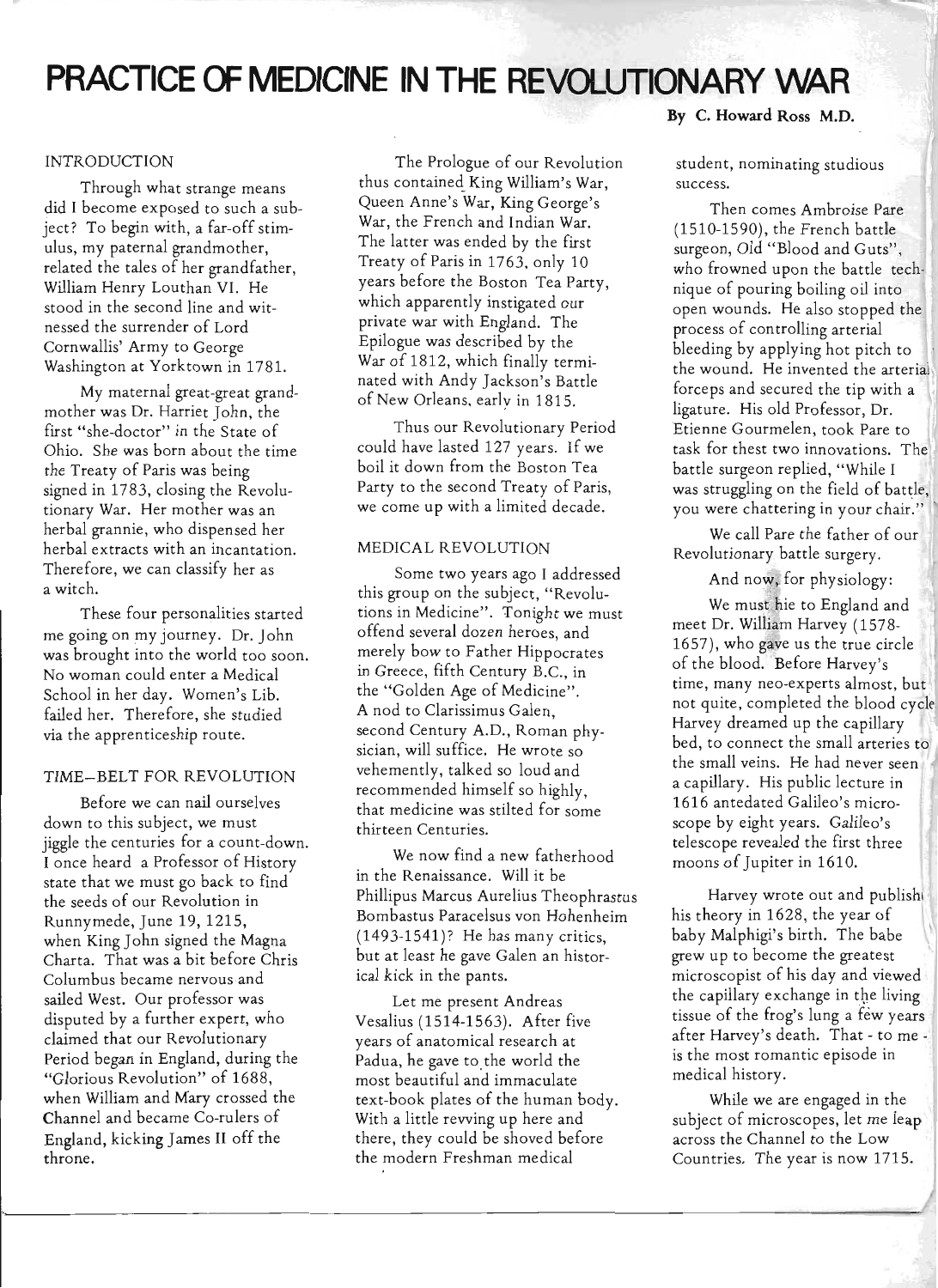The Old Pretender and Louis XIV are about to kick George I off the the English throne, but the death of Louis spoiled the fun.

Antonj van Leeuwenhoek (1632-1723) was the dapper draper of Delft. He had a good income as an interior decorator, but at night he entered his hobby room. There, downstairs, he fiddled with lense combinations, creating many microscopes. He was . the first microscopist in the world to view the "dance of the microbes" under high power lense.

In 1715 Peter the Great, the Czar of all the Russias, came to Europe on an Educational Bender. "Van" took him by hand, leading down the stairs, where Peter was the first Czar to view the microscopic dance of the germs, becoming also the first royal person in the entire world to do so.

In Leyden the great Dr. Hermann Boerhaave (1668-1738) was the bouncing and appealing lecturer and coordinator of all acceptable medical knowledge. His foreign students were so captivated by this fascinating man, that they returned to their own countries and founded Medical Schools, retrieving and dispensing new scientific disciplines to their expectant classes.

Enters Peter the Great. He sits in Boerhaave's class-room and watches the exchange between master and subjects. Peter knew not a word of Dutch, but felt the urge to surge. Returning to St. Petersburg, he selected a dozen or so bright boys, granting them a crash course in the Dutch language and shipping them off to the "Wondrous  $W$ illiam".

They eventually came back home and brought Western Medicine to ' the sluggish Slavs.

Boerhaave's predecessor in the Leyden chair of medicine was Pitcairn of Edinburgh. John Munro sired Munro Primus, Secundus and

Tertius, in 3 further generations, all professors of Anatomy at Edinburgh. Tertius taught a lad from Philadelphia, John Morgan (1735-1789). Morgan was so stirred up by the four Munros. bv

Pitcairn and Boerhaave, that he returned to Philadelphia and founded the first Medical School in Anglo-Saxon America. The year was 1765. New-York followed in 1768; Harvard: 1782; Dartmouth: 1798; Transylvania: 1799.

# MEDICAL EDUCATION IN AMERICA

Morgan's inaugural address before students and faculty lasted for fifteen hours, split up in two days sessions. Mexico was ahead of him, having founded their Medical School in 1580. There was as great a gap between Mexico and Philadelphia as the time elapsed between Washington's first Inaugural address and Nixon's second Inaugural Address.

John was a blue-blood and eventually became "Physicianin-Chief" to the American Army.

His second Professor was William Shippen, (1736-1808) whose parlor bedroom was the abode of George Washington, when he visited Philadelphia. The maiden name of Benedict Arnold's wife was Shippen.

The third Professor was Benjamin Rush (1745-1813) a signer of the Declaration of Independence and - later - was appointed Treasurer of the U. S. Mint in 1797.

Morgan was dismissed by Congress in 1777. This wonderful man now became a bitter backbiter, surging his anger upon Shippen, lashing his tongue like a pizzle-whip, and resigning from the Medical School. He retired from Society. Later, when George Washington was about to become our first President, Dr. Benjamin

Rush made a horse and buggy call to the outskirts of Philadelphia. There, in a tumble-down shack, presided over by a slattern washerwoman, in a disheveled bed surrounded by manuscripts, books, notes and pencils - lay John Morgar thoroughly dead.

It seems terrible to relate this sad circumstance to you, but I must remind you that many great men have died in dire distress.

However, I salute John Morgan. He trained many of our regimental surgeons, who served in the Revolutionarv War. And what is his heritage today? I nominate 115 Medical Schools on the docket and seven more on the drawing boards.

Dr. Benjamin Rush rose to the position of Chief Medical Consultant to the Continental Army.

He and others rather accurate described many disease entities occurring in epidemies, including the Great Pox (Syphilis), Small Po Measles, Scarlet Fever, Yellow Fever, Chicken Pox, Tuberculosis, Cholera, Typhoid Fever and Typhi The latter two were not actually separated until 1837.

Rush claimed a great cure for yellow fever. He blamed it upon emanations from rotting garbage in the streets. Said he: "I have cured hundreds of cases with the lancet and calomel!" The mosquit had not yet entered the picture.

A cartoon story regarding Benjamin Rush goes like this: "After the war a reporter arrives from London. Dr. Rush, said he, your fame has reached England. What are the great inspirations in your medical life? Rush replied, Write this down: I bleed 'em; I purge 'em and I puke 'em. The youth wrote to his editor: There three famous and benificent moda will soon depopulate the human ra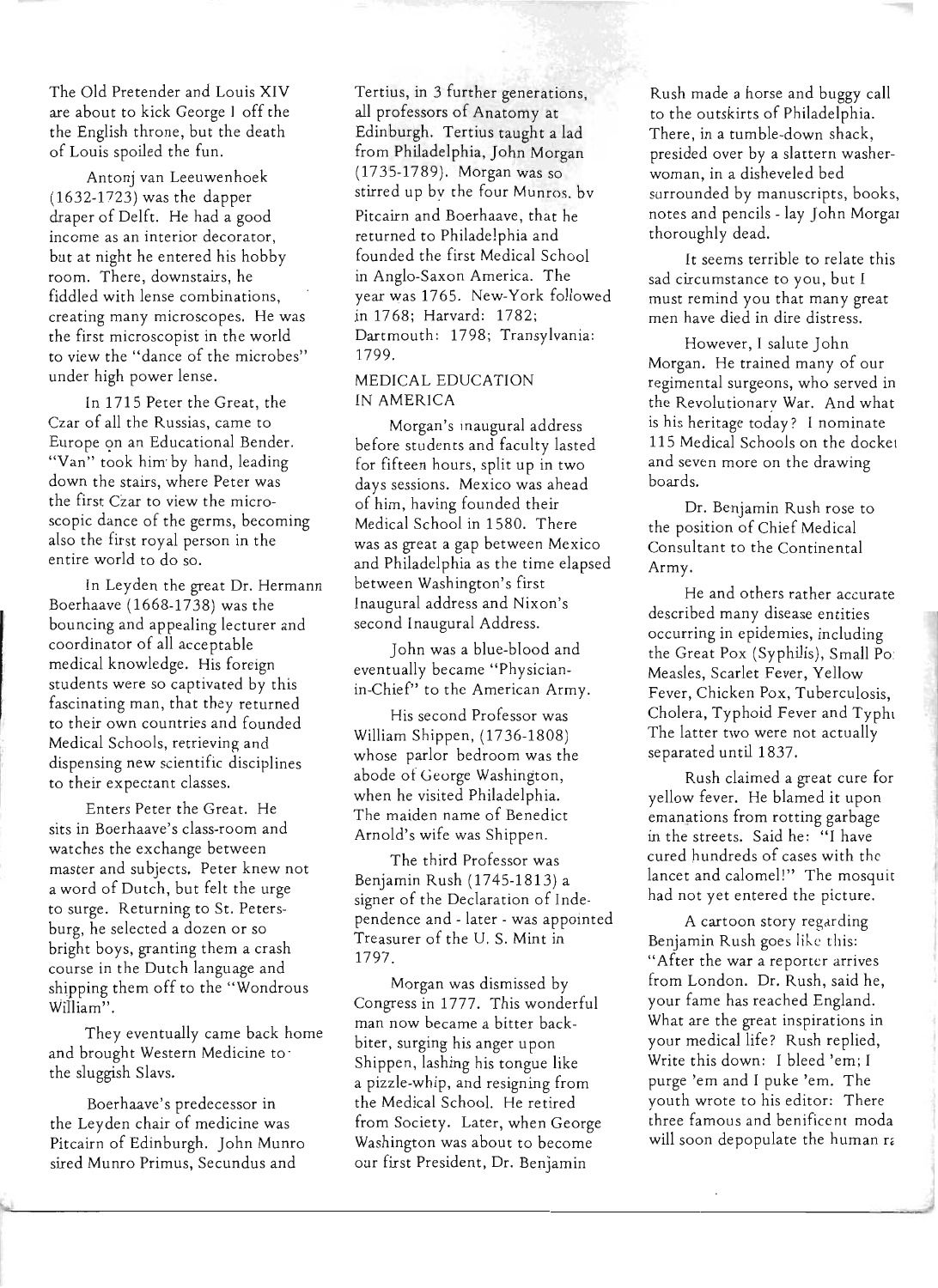Rush published the first text-book in America on Psychiatry and advocated humane treatment of the insane. He related apical abscesses to arthritis.

In spite of the bleedings and purgings, he arose as a great figure of a man, and Rush Medical School in the Chicago area is to his honor today. Rush listed the deadly sins as slavery, tobacco and alcohol.

# THE BREEDING GROUND

Now, how did we become exposed to the discipline of Medicine before 1765? There were several sources of knowledge or neoknowledge.

The herbal grannie was the only bit of wisdom in some villages, and she only hit the jackpot once in 500 times. Her poultice for boils consisted of the chopped bulb of the spatter-dock (yellow cow lily), boiled and placed within a cloth. warm and moist, to "draw the head". The results were good.

"Squaw Medicine" was practiced in the back-woods.

Ships' Surgeons and English regimental Surgeons offered their bit in spare moments.

Our first M.D's were immigrant doctors. They stepped off the ship with their bed-roll under one arm. and their sheep-skin under the other.

Consider some of their names:

- Dr. Cadwallader Colden,
- Dr. William Douglas,
- Dr. John Moultrie, the Elder,
- Dr. Alexander Garden.

Later we meet a Dr. Cadwallader Evans. and two pastor doctors, Gershom Bulkeley and Jared Eliot.

The Pastor Doctor must needs take time for meditation before the Wednesday evening prayer service and quite a bit of Saturday, in preparing two sermons for Sunday.

Also, Sunday afternoons were gobbled up by the parishioners, coming to call.

The Pastor-Doctor made medical house-calls, praying by the bed-side before the laying on of hands. If he failed in his medical administrations, he gained by preaching the funeral service. There, he could state, "The dear brother's passing is the will of God." That made him feel better and gave security to the family. Some of the mourners held tongue in cheek.

The immigrant doctors trained apprentices, who became the elder regimental surgeons in the Revolutionary War. The apprentices of the apprentices were the junior officers.

# APPRENTICESHIP TRAINING

Since the apprenticed doctors were so vital to the welfare of the wounded, let us take a moment to ascertain how they got that way.

The seasoned Veteran and the blushing boy had to get together. If the lad's father were well-to-do, a tuition fee was charged. If not, the youngster simply moved in, bag and baggage, and money was out of the picture.

On Saturday nights the doctor might lend him the horse and buggy to squire a damsel to a church sociable. There for a shilling both could be served a piece of hickorynut cake, smothered with fruit snow. (Crushed fruit, beat up in whipped cream).

The boy looked after the doctor's yard, keeping it trim, especially at the side entrance to the office. He scrubed the porch and beat the carpets.

In the rear was a goodly sized stable, containing two or three horses and a pony for the kids. There were at least two buggies, a pony cart of wicker, a sleigh and a surrey for family rides. The

--------------------------------------------------------------------------j

apprentice arose in early dawn, watered, fed and groomed the horses; soaped and waxed harness and saddles; cleaned out the stables and then sneaked to the summer kitchen. There he shed his horseysmelling clothes; dived through a door to his quarters and took an ice-cold sponge bath from a basin of water. Then he dressed for the day .

He swept out the Doctor's office : kept the Doctor's books and ran the little pharmacy. He assisted the Doctor with his patients. When the going became rough, and two deliveries were due at opposite ends of the township, the Doctor drove to one, and the apprentice took the other.

When did it all end? One fine day, two or three years later, the Doctor said, "My boy, you know as much as I do." He then wrote a letter to the Colonial Medical Society, recommending his charge to the practice of Medicine. But there was no Colonial Medical Society until Boston initiated the Venture in 1735. Before that. the young Doctor accepted the letter, and on that strength began his practice.

In Maine there was a famous case, where the apprentice simply lingered on. When the Doctor died, his widow became the housemother. When the bride arrived. she found a mature shoulder to lean on. When the children arrived, they had a built-in baby sitter. The widow even assisted the new physician, until his apprentice arrived. There was never a "letter". The young man just kept at his job and matured with the years, growing out of apprenticeship on his own.

Dr. John Moultrie, the Elder, set a fine pattern at apprenticeship schooling. Many men did not complete either their apprenticeship training or their medical school curriculum, but were called "Doctors" because they called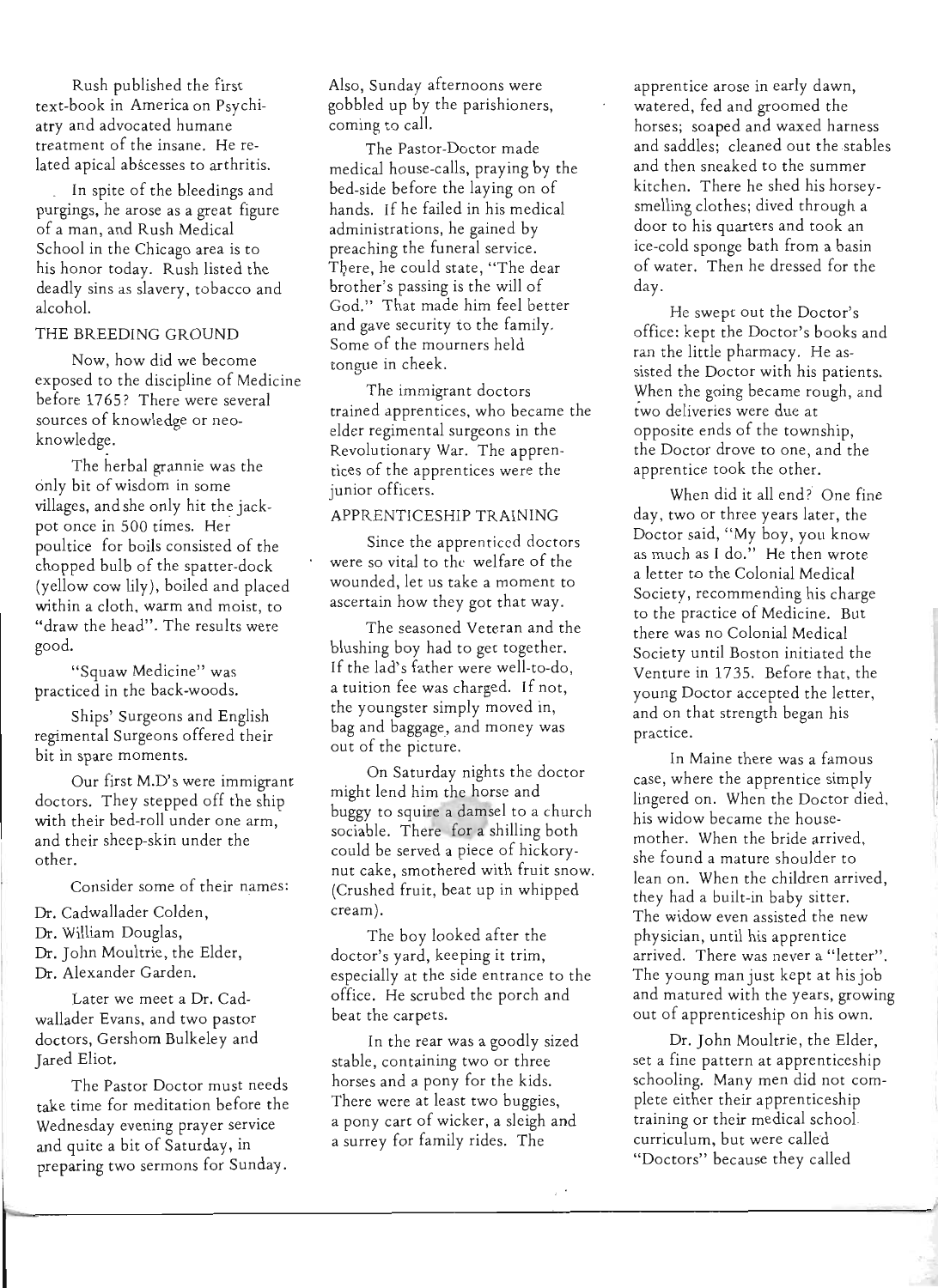themselves "Doctors". Quacks also abounded.

#### MEDICAL PUBLICATIONS

The first American Medical Text was published in 1708 by . Culpepper, and its title read, "The English Physician". Culpepper felt so close to mother England, that the word "American" never entered his mind. The text was good for its day. It listed formularies and compendia and gave testimonials. A physician quoted, "I have tried this modality and recommend it: 32 lived and 18 died." You say, "Horrors!" Let me ask you, if a heart transplant surgeon today could list 64% of his patients alive after five years, would he hit a world record? Yes, indeed, a thousand times.

Then came "Medical Transactions", which began by fits and starts in 1714 and 1716. The Reverend Cotton Mather was a "Nader Raider" in his day and in 1721 wrote up "Ingrafting" in the Transactions, a means of securing immunity to Smallpox by inoculation of pus from mild cases. There was no cowpox technique until Edward Jenner (1749-1823) applied it in England in 1796. Our Revolutionary War was fought with bullets and ingrafting.

Cotton Mather was like Sir Francis Bacon Chancellor to James I of England. Neither was a scientist, but they both poked the scientists in the ribs and "rang the bells that called the wits together."

Ingrafting reached London in 1717, described in a letter written by Lady Mary Wortley Montagu, wife of England's Minister to Turkey. Lady Mary was walking down the main drag in Constantinople one day, and took a short-cut through the park. There under a palm tree sat an old perfume saleslady, performing an extracurricular duty. From a half nutshell, full of pus, that she had raked off from pustules of mild small pox cases, she inoculated the passers-by, for a small coin in payment. The theory called for "mild pus" to create "mild case". However, at times the virus became a Dr. Jeckyl, and hemorrhagic smallpox and death were the results. Nonetheless, more good was rccorded than disastcr.

Lady Mary wrote that she hoped the Doctors in London would become less selfish in depleting their fees for the good of humanity.

England was slow to react. The news spread to America, and, via Rev. Mather's probing, Dr. Zabdiel Boylston inoculated his first patient in 1721. By 1722 the Royal grandc hildren of George I followed suit. The word "Vaccination" comes from "Vacca", the cow. Ingrafting infers "human" as the source.

In 1735 "Lead Poisoning" was reported in the Transactions by Dr. Thomas Cadwallader. The lead pipes of the rum stills were eliminated, and prevention was thus accomplished in those days, where we fail in these modern times. Old lead paint, in inner city mansions, now assigned to the ghetto, becomes deadly to the chewing and crawling babies. We suffer from the inertia of the dollar sign, the inertia of the landlord, the inertia of the parents, and the ferocity of the kids. What is needed are two things: A modern Dr. Thomas Cadwallader and ten billion dollars. (Cadwallader is an old seventh Century Welch name, meaning "Bottle leader".)

Scarlet Fever was first described by Dr. William Douglas in 1736. He was opposed to ingrafting, stating that Smallpox was a righteous wrath from God, punishing the wicked human race. Said he, "I would rather die from the fire of God than survive by the

~--------~------------------------~--------------------------~--------------------~---

benificence of the human hand." He had his wish and died of Smallpoxin 1752.

Lionel Chambers reported on Tetanus in 1754. His essay greatly influenced limb amputation in the Revolutionary War, since the mysterious danger to life could only be eliminated by removal of the mangled member. See "Hospitals."

Our first Surgical Textbook in America was written by John Jones in 1775 the year that Washington took command of the Army. This book became the Bible of the army's treatment of wounds and fractures. It was 120 years before x-ray was. introduced by Roentgen. Therefore, the fracture had to be reduced by the sight and the feel. A 60% reduction was good, since Nature would heal the opposing bone ends, and Nature would round off the bumps.

Techniques of amputation were followed by field surgeons. Elbow flaps and extra Knee skin were preserved to cover fat and muscle bundles and avoid painful stumps. Peg legs could then be worn, and a living could be earned by the returned soldier.

Our first Pharmacopoeia was published by William Brown in 1778, when the war was half over. At least the Doctors began to know their limits, even though many traditional "cures" were listed.

The Medical Repository issued its first number in 1797. Eleven other medical journals appeared upon the scene by the time that George III died in 1820. HOSPITALS

Pest houses first appeared in Boston in 1717, the year of Lady Montagu's Constantinople letter on ingrafting. Philadelphia followed in 1742 - and Charleston, S.c. by 1752 - and New York by 1757.

As ugly as it seems the pest house was the fetus of the future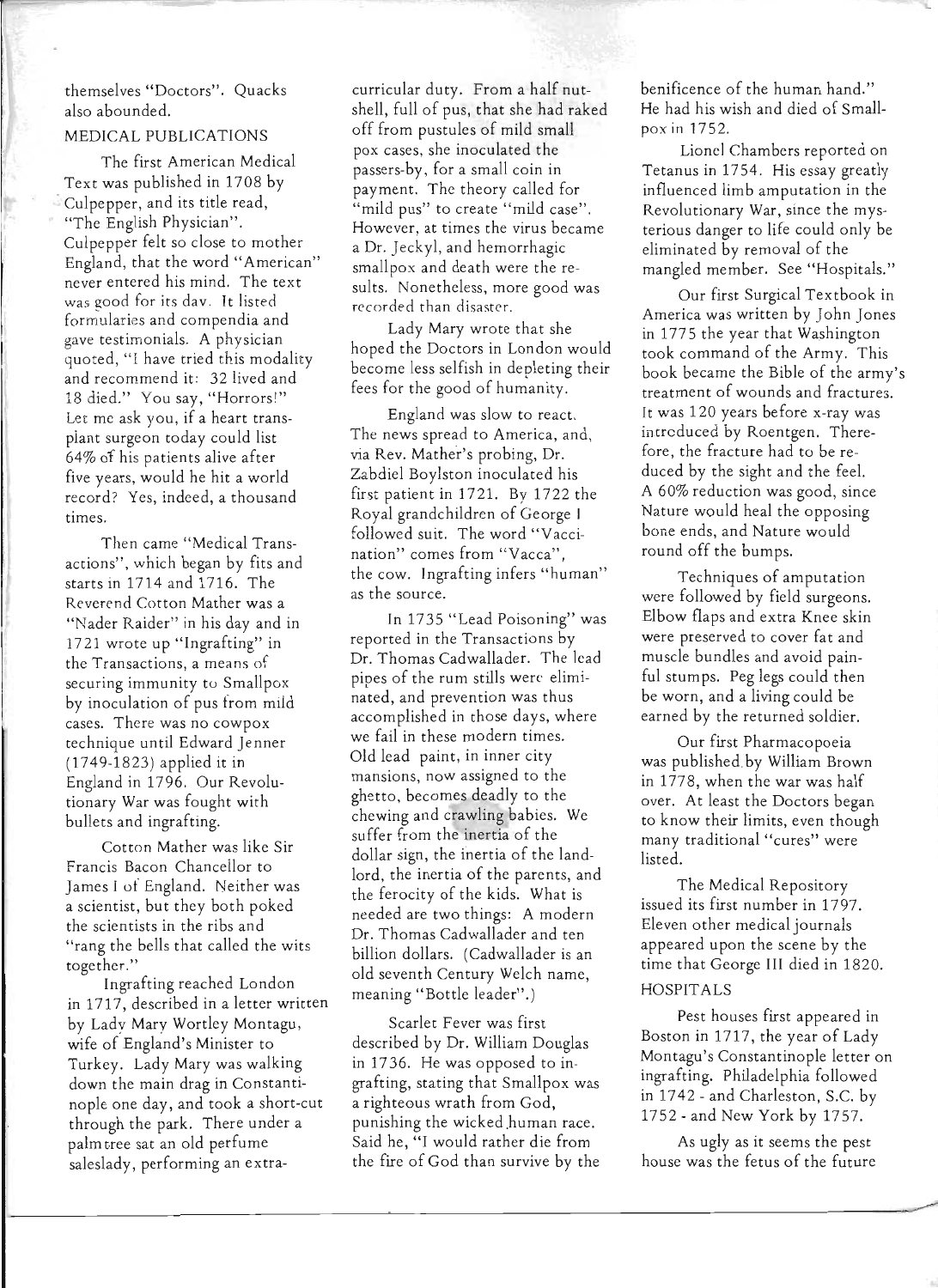hospital. A pest house was not created for the benefit of the patient but it "put him away" for the protection of the public, sort of a miniature leper colony, "unclean" and all that.

My own experience in early March 1917, when I was a High School teacher in Illinois, brought out the notion of the Revolutionary War pest house. Self-diagnosis of Smallpox was frowned upon by the Doctor. He finally yielded. To the pest house we drove, out in the country, next to the cemetery. It was an unpainted shack, 10' x 14', possessed with dirty sheets and soiled dishes. Running a temperature of 105.5, I was my own nurse, cook and housekeeper. There was a gasolene stove for cooking and no fuel. A coal stove for heating nudged an empty bin. There was no food, no soap, no linen, and the nearest water was from a faucet in the cemetery, 500 feet away. Bathroom, telephone, electric lights - all were zero in listing. The kerosene lamp was empty. The only items missing of 1776 vintage were whale oil lamps and a wood pile.

With quick connections to the Governor of Illinois, a photographer, a reporter - and the President of the Women's Club, rapid actions followed. Editorials, supplies and a new Isolation Hospital On the drawing board all began to pop. When I recovered, my shack was sold at public auction for \$25.00. The experience of 1776 in 1917 was a contribution to Public Healthand was all to the good.

Hospitals for the chronically ill ("poor houses") first appeared in Charleston, S.c. about 1738 and gradually worked their way north.

Our first general hospital was constructed in Philadelphia by Thomas Bond in 1752. Samuel Bard followed in New York, being commissioned in 1771, but no patient was admitted until 1791.

The first public mental hospital opened its doors in Williamsburg. Va. in 1773.

Military Field Hospitals were Dispensaries on the move. A fractured wrist could be set without requiring a bed assignment. Civilian dispensaries did not appear as such until Philadelphia opened its doors in 1785 by Benjamin Rush. New York followed in 1791.

# MILITARY HOSPITALS

A first aid quickie in noman's land consisted of a crawling buddie, who tore a piece of shirt, fashioning a tourniquet by twisting a stick, to allay hemorrhage. After the shooting quieted down, the wounded man could be dragged or carried to a cow pasture in the rear, where a regimental surgeon, with the assistance of a medical orderly, could perform an amputation then and there. Besides Tetanus there was the danger of gas gangrene, plus septicemia. The surgeon saved lives by eliminating three causes of death. Corn whiskey, if available, was splashed on the wound, the instruments, and possibly on the surgeon's hands. Chemotherapy and antibiotics were reserved for the 20th Centurv.

Oliver W. Holmes did not tell us to wash our hands until 1843. Louis Pasteur gave us the principle of Bacteriology in the mid 19th Century, followed next by Lord Lister's aseptic surgery. The Revolutionary War surgeon was on his own, without these future coaches to aid him. Nervegrafting must wait for Karl Huber in Ann Arbor, Michigan, who initiated the technique in 1917.

Thus, a field hospital could be a cow pasture, or a great lady's parlor, or a log school-house, or a log cabin, or a church, or even a warehouse.

The most definitive military hospital was located in Boston, under the tutelage of John Warren, the father of the Dr. John c. Warren, Professor of Surgery, Harvard University. The latter performed the first published surgical operation under ether anaesthesia in the ether dome, Mass. General Hospital October 16, 1846. This convenience and far-flung technique was denied our patients, wounded by British bullets.

# HOME-GROWN DOCTORS' WHO STUDIED ABROAD

John Moultrie, the younger, was our first youth, of this soil, to study abroad. Beginning in 1740 he was followed by 40 others, lasting until after the Treaty of Paris in 1783. They visited Universities in London, Edinburgh, Leyden and Paris.

This list must not forget Morgan, Shippen and Rush.

The "cream of the crop" came home to us and either taught apprentices in their offices - or lectured in Medical Schools.

Our equivalent to Morgan in London was John Hunter, private physician to George III and Surgeon-General to the English army. Hence was he our worst enemy? Not so. John Hunter raised up surgery from a lowly' trade to a lofty profession. Therefore, he was our dearest medical friend. Also, he was the mentor and teacher to Ed. Jenner of vaccination fame.

#### AFTERMATH

And so, our boys came hobbling home on their peg legs.

Medical prescriptions in the army consisted of fever bark powder for Malaria; Joe Pye weed extract to produce sweating in pneumonia; purges and blood letting. Digitalis was not promoted from the grannie to the Doctor by Dr. Withering of England until 1783, the year that